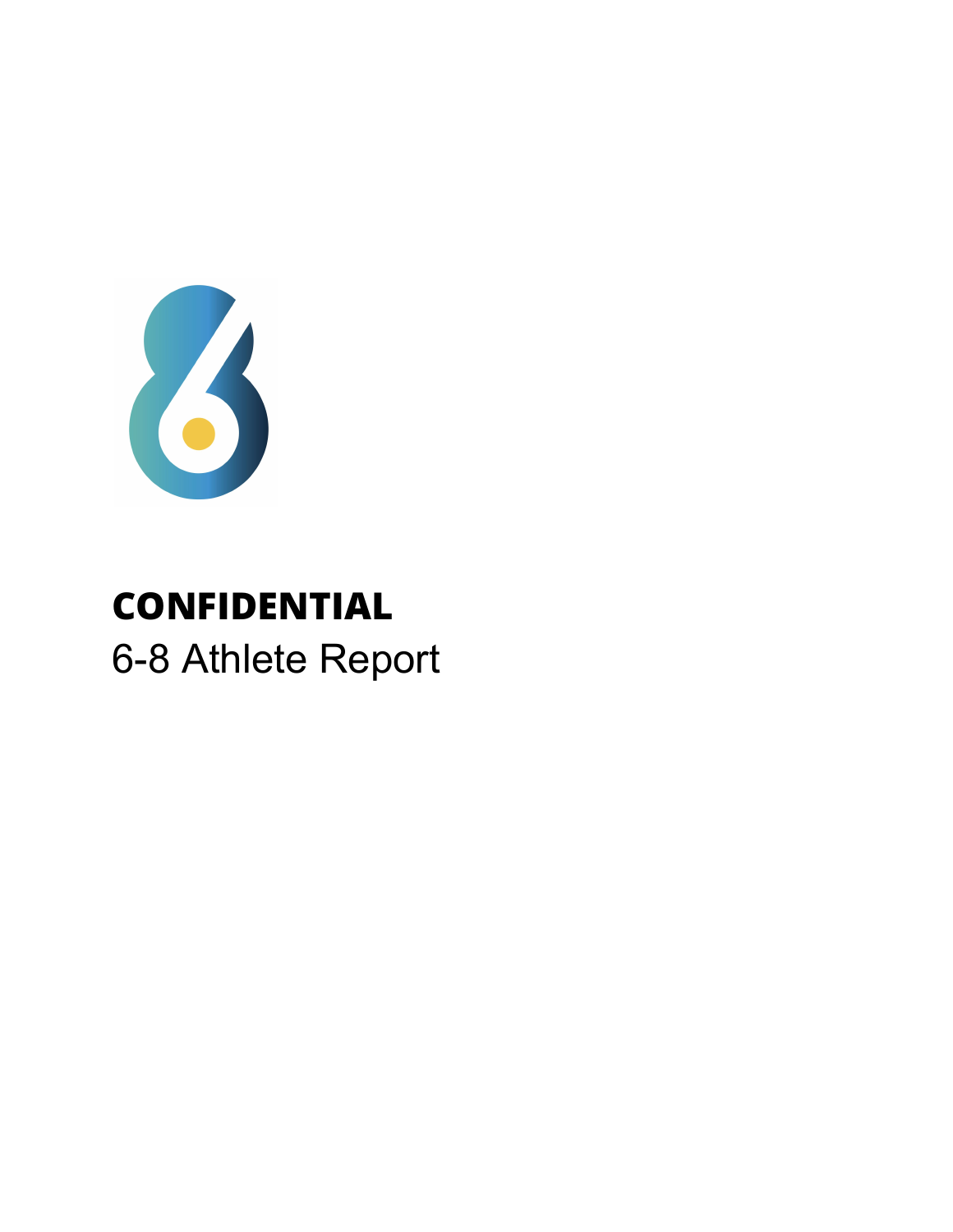| <b>Overview</b>                  | $\boldsymbol{2}$ |
|----------------------------------|------------------|
| 6-8 System                       | $\overline{2}$   |
| <b>Goals and Objectives</b>      | $\boldsymbol{2}$ |
| <b>Assessment Description</b>    | $\boldsymbol{2}$ |
| <b>Athlete Challenge Results</b> | 3                |
| <b>Female Field Players</b>      | 3                |
| 12.5M Sprint Results             | 3                |
| <b>Radar Gun Results</b>         | 3                |
| <b>Vertical Jump Results</b>     | 4                |
| 2 Buoy Drill Results             | 4                |
| <b>Med Ball Hold Results</b>     | 5                |
| <b>Obstacle Course Results</b>   | 5                |
| <b>Passing Drill Results</b>     | 6                |
| 6-8 Number                       | 6                |
| <b>Notes and Observations</b>    | $\overline{7}$   |
| <b>Male Field Players</b>        | 8                |
| 12.5M Sprint Results             | 8                |
| <b>Radar Gun Results</b>         | 9                |
| <b>Vertical Jump Results</b>     | 10               |
| 2 Buoy Drill Results             | 11               |
| <b>Med Ball Hold Results</b>     | 11               |
| <b>Obstacle Course Results</b>   | 12               |
| <b>Passing Drill Results</b>     | 13               |
| 6-8 Number                       | 14               |
| Notes and Observations           | 15               |
| <b>Goalies</b>                   | 15               |
| 12.5M Sprint Results             | 15               |
| <b>Med Ball Hold Results</b>     | 16               |
| <b>Vertical Jump Results</b>     | 16               |
| 25yd Breast Results              | 16               |
| 6-8 Number                       | 17               |
| <b>Notes and Observations</b>    | 17               |
|                                  |                  |

#### **6-8 Current Records 17**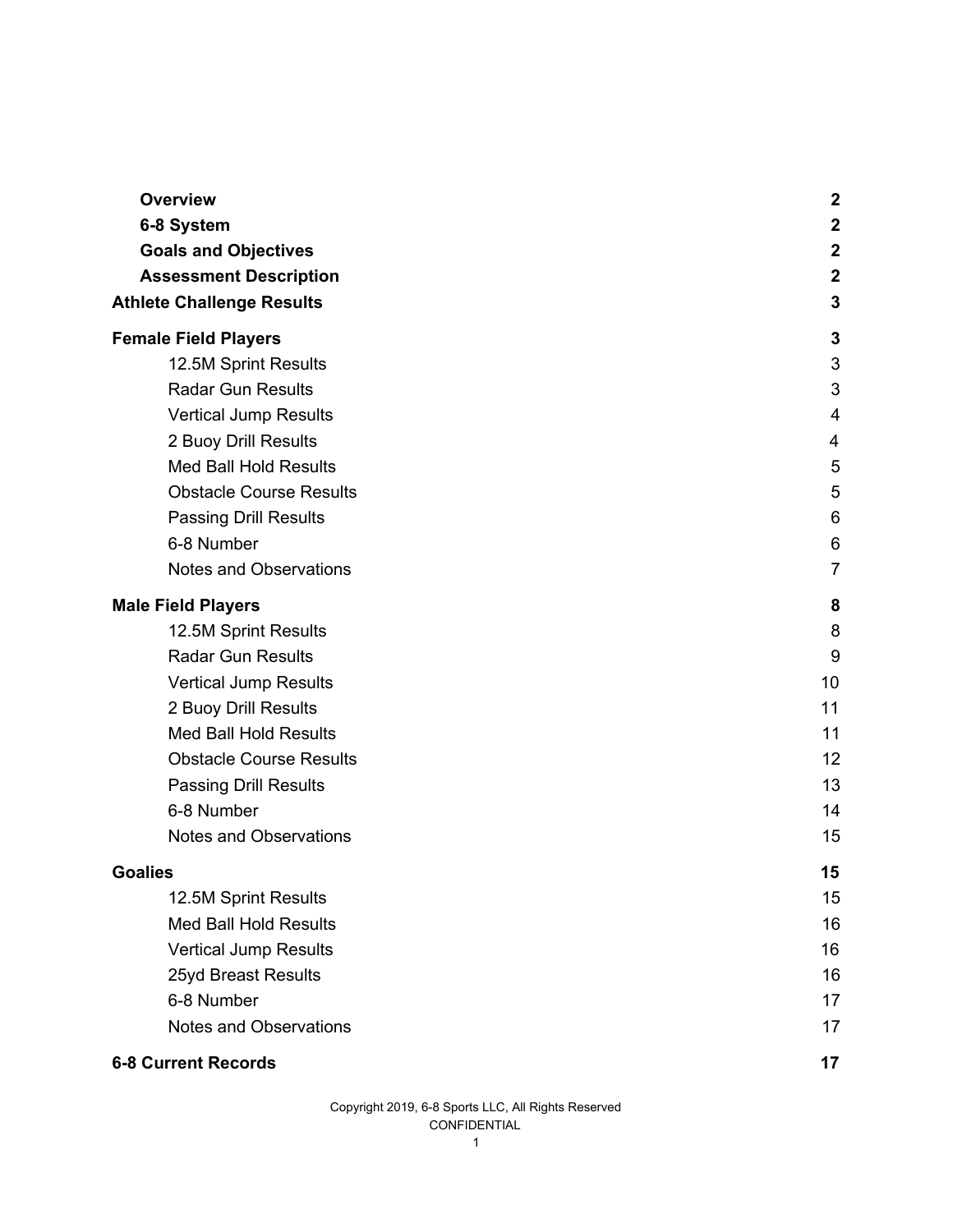## <span id="page-2-0"></span>**Overview**

This report contains the results and observations for the 6-8 Challenge (water polo combine) conducted during the Bay Area Training Clinic in the summer of 2019.

## <span id="page-2-1"></span>6-8 System

The 6-8 Sports Assessment System is a data driven approach to evaluating athlete strengths and weaknesses as they develop over time. The system uses AI to determine skills, strengths and areas for improvement. Data is captured from multiple sources including official combine assessments, individual game statistics tracking, observations and surveys.

Results and training content to support the athlete's development is available in the 6-8 mobile app.

## <span id="page-2-2"></span>Goals and Objectives

The goal of all 6-8 Assessments is to build the basic skills and physical strength needed to compete at each level in water polo. By conducting regular assessments, coaches and parents are able to identify and collaborate on how to develop each individual athlete. The global ranking system gives each athlete an idea of where they sit in comparison to every other athlete, which helps with goal setting and effective training structure. Content available in the 6-8 mobile app can be used by coaches and athletes to build strength and skills in each specific area.

## <span id="page-2-3"></span>Assessment Description

The assessment was comprised of the seven challenges for field players:

- 12.5M sprint
- Radar gun (shot speed assessment)
- Vertical jump test
- 2 buoy drill
- 10lb medicine ball hold
- Obstacle course
- Passing drill

For goalies, the assessment was shortened and only 4 of the usual seven assessments were completed:

- 12.5M sprint
- 10lb medicine ball hold
- Vertical jump test
- 25 yard breaststroke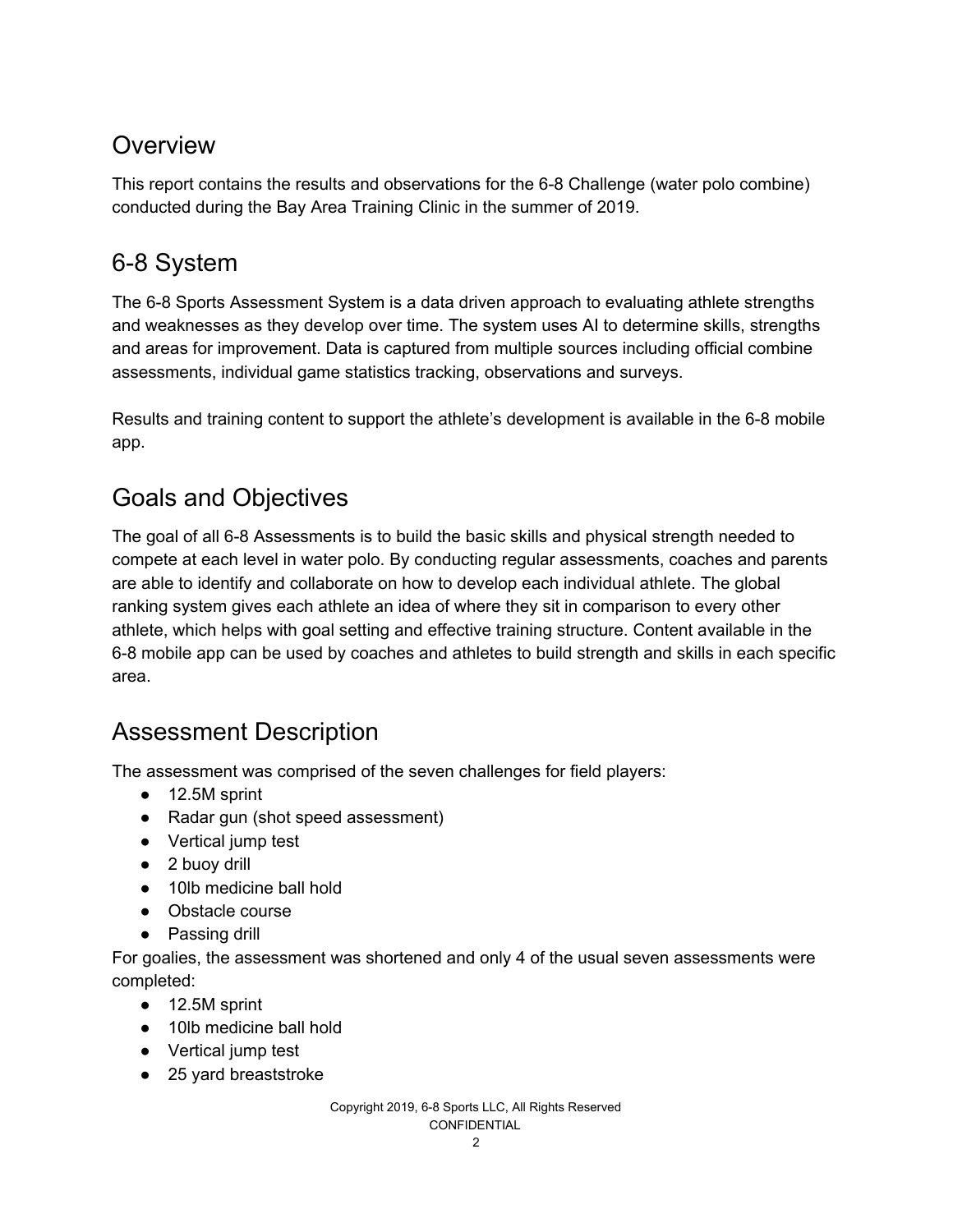## <span id="page-3-0"></span>Athlete Challenge Results

## <span id="page-3-1"></span>Female Field Players

### <span id="page-3-2"></span>12.5M Sprint Results

| Rank           | <b>Athlete</b>      | <b>Age Group</b> | <b>Results</b> |
|----------------|---------------------|------------------|----------------|
| 1              | <b>Athlete Name</b> | 16U              | 7.6            |
| 1              | <b>Athlete Name</b> | <b>14U</b>       | 7.6            |
| 3              | <b>Athlete Name</b> | 16U              | 7.8            |
| $\overline{4}$ | <b>Athlete Name</b> | 16U              | 8.2            |
| 5              | <b>Athlete Name</b> | 16U              | 8.3            |
| 6              | <b>Athlete Name</b> | <b>14U</b>       | 8.6            |
| $\overline{7}$ | <b>Athlete Name</b> | 14U              | 8.7            |
| $\overline{7}$ | <b>Athlete Name</b> | 16U              | 8.7            |
| 9              | <b>Athlete Name</b> | 18U              | 8.8            |
| 10             | <b>Athlete Name</b> | <b>14U</b>       | 9              |
| 11             | <b>Athlete Name</b> | <b>16U</b>       | 9.4            |

#### Radar Gun Results

| Rank | <b>Athlete</b>      | <b>Age Group</b> | <b>Results</b> |
|------|---------------------|------------------|----------------|
|      | <b>Athlete Name</b> | <b>16U</b>       | 40             |
|      | <b>Athlete Name</b> | <b>16U</b>       | 40             |
| 3    | <b>Athlete Name</b> | 16U              | 35             |
|      | <b>Athlete Name</b> | 14U              | 33             |
|      | <b>Athlete Name</b> | 14U              | 33             |
|      | <b>Athlete Name</b> | 18U              | 33             |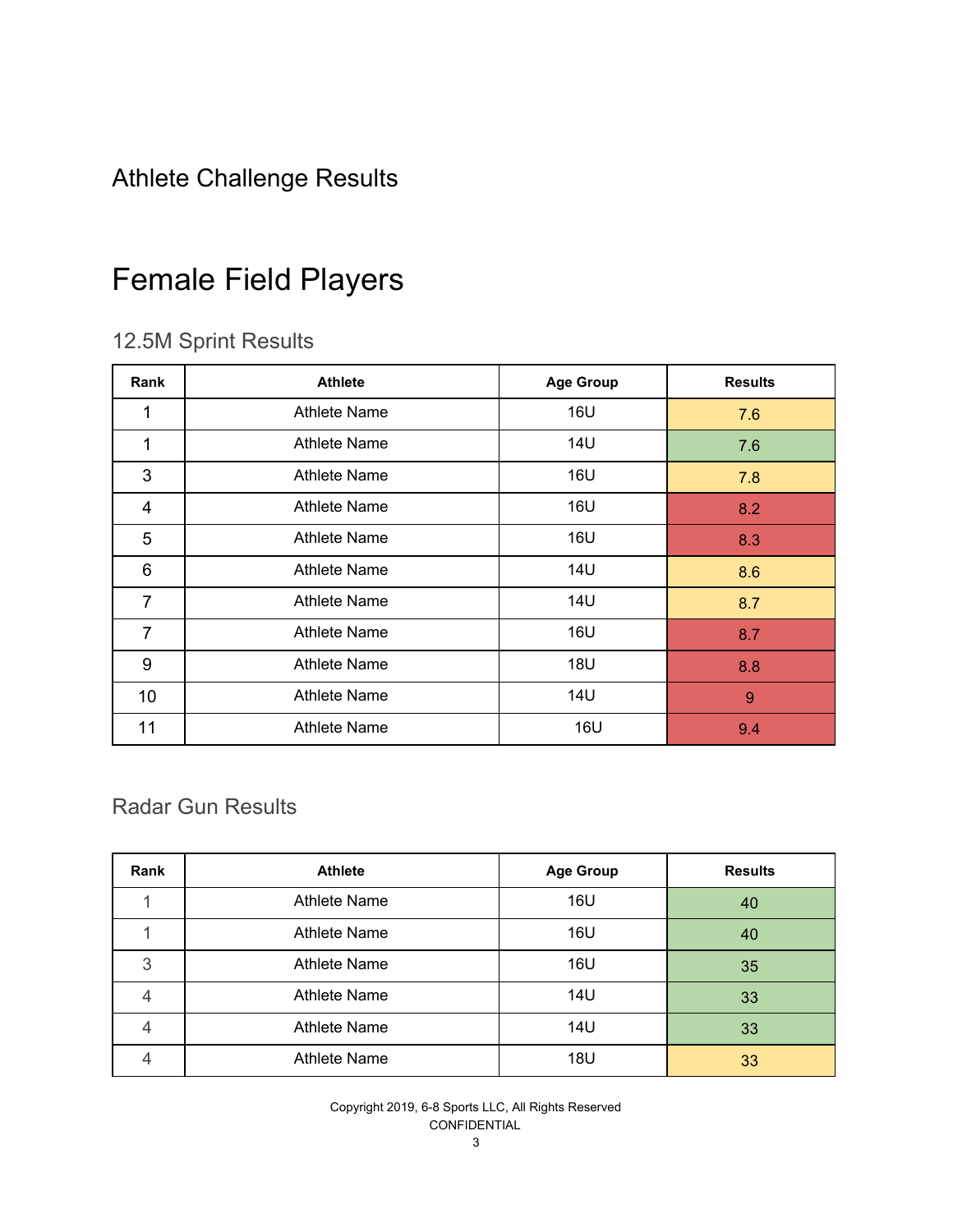|    | <b>Athlete Name</b> | 16U | 31 |
|----|---------------------|-----|----|
|    | Athlete Name        | 16U | 29 |
| 9  | <b>Athlete Name</b> | 14U | 28 |
| 10 | <b>Athlete Name</b> | 16U | 27 |
|    | Athlete Name        | 14U | 26 |

## Vertical Jump Results

| Rank           | <b>Athlete</b>      | <b>Age Group</b> | <b>Results</b> |
|----------------|---------------------|------------------|----------------|
| $\mathbf{1}$   | <b>Athlete Name</b> | <b>16U</b>       | 48             |
| $\overline{2}$ | <b>Athlete Name</b> | 16U              | 46             |
| 3              | <b>Athlete Name</b> | 14U              | 45             |
| 4              | <b>Athlete Name</b> | 16U              | 43             |
| 5              | <b>Athlete Name</b> | 16U              | 42             |
| 5              | <b>Athlete Name</b> | 18U              | 42             |
| 5              | <b>Athlete Name</b> | 14U              | 42             |
| 8              | Athlete Name        | 16U              | 41             |
| 8              | <b>Athlete Name</b> | 16U              | 41             |
| 10             | <b>Athlete Name</b> | 14U              | 40             |
| 11             | <b>Athlete Name</b> | 14U              | 38             |

## Buoy Drill Results

| Rank | <b>Athlete</b>      | <b>Age Group</b> | <b>Results</b> |
|------|---------------------|------------------|----------------|
|      | <b>Athlete Name</b> | 16U              | 7.5            |
| ົ    | <b>Athlete Name</b> | 16U              | 7.7            |
| 3    | <b>Athlete Name</b> | 14U              | 8.5            |
| Δ    | <b>Athlete Name</b> | 18U              | 8.9            |
| 5    | <b>Athlete Name</b> | 16U              | 9              |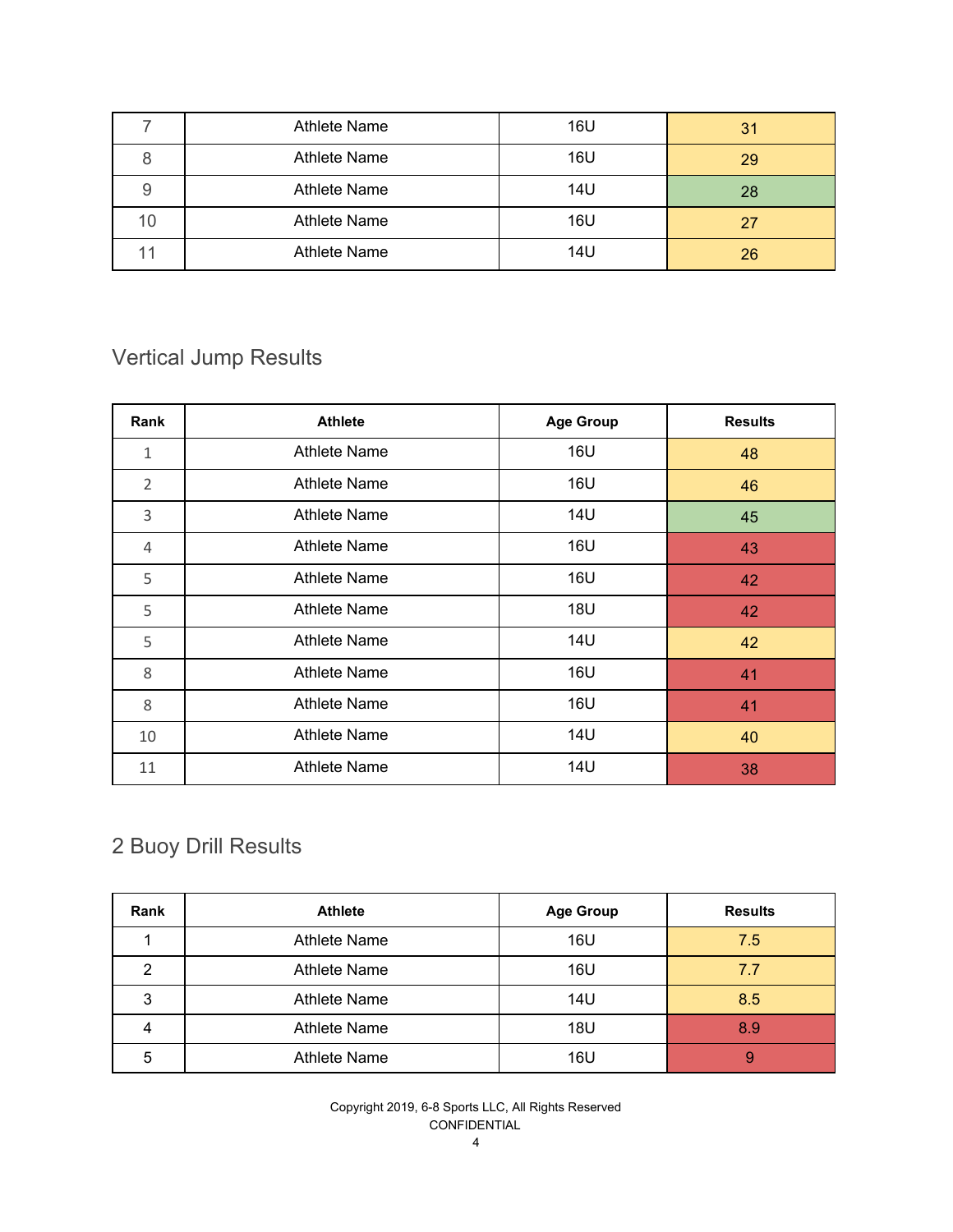| 6  | <b>Athlete Name</b> | 16U | 9.3  |
|----|---------------------|-----|------|
|    | <b>Athlete Name</b> | 16U | 9.4  |
| 8  | <b>Athlete Name</b> | 14U | 9.6  |
| 9  | <b>Athlete Name</b> | 14U | 10   |
| 10 | <b>Athlete Name</b> | 16U | 10.5 |
|    | <b>Athlete Name</b> | 14U | 19.9 |

#### Med Ball Hold Results

| Rank           | <b>Athlete</b>      | <b>Age Group</b> | <b>Results</b> |
|----------------|---------------------|------------------|----------------|
| 1              | <b>Athlete Name</b> | <b>16U</b>       | 60             |
| $\overline{2}$ | <b>Athlete Name</b> | 16U              | 52             |
| 3              | Athlete Name        | 16U              | 47             |
| 4              | Athlete Name        | 14U              | 42             |
| 5              | <b>Athlete Name</b> | 14U              | 31             |
| 6              | <b>Athlete Name</b> | 16U              | 28             |
| $\overline{7}$ | <b>Athlete Name</b> | 18U              | 24             |
| 8              | <b>Athlete Name</b> | 16U              | 22             |
| 9              | <b>Athlete Name</b> | 14U              | 20             |
| 10             | <b>Athlete Name</b> | 16U              | 16             |
| 11             | <b>Athlete Name</b> | <b>14U</b>       | 11             |

#### Obstacle Course Results

| Rank | <b>Athlete</b>      | <b>Age Group</b> | <b>Results</b> |
|------|---------------------|------------------|----------------|
|      | <b>Athlete Name</b> | 16U              | 26.4           |
| ົ    | <b>Athlete Name</b> | 16U              | 27.5           |
| 3    | <b>Athlete Name</b> | 14U              | 27.8           |
|      | <b>Athlete Name</b> | 16U              | 28.7           |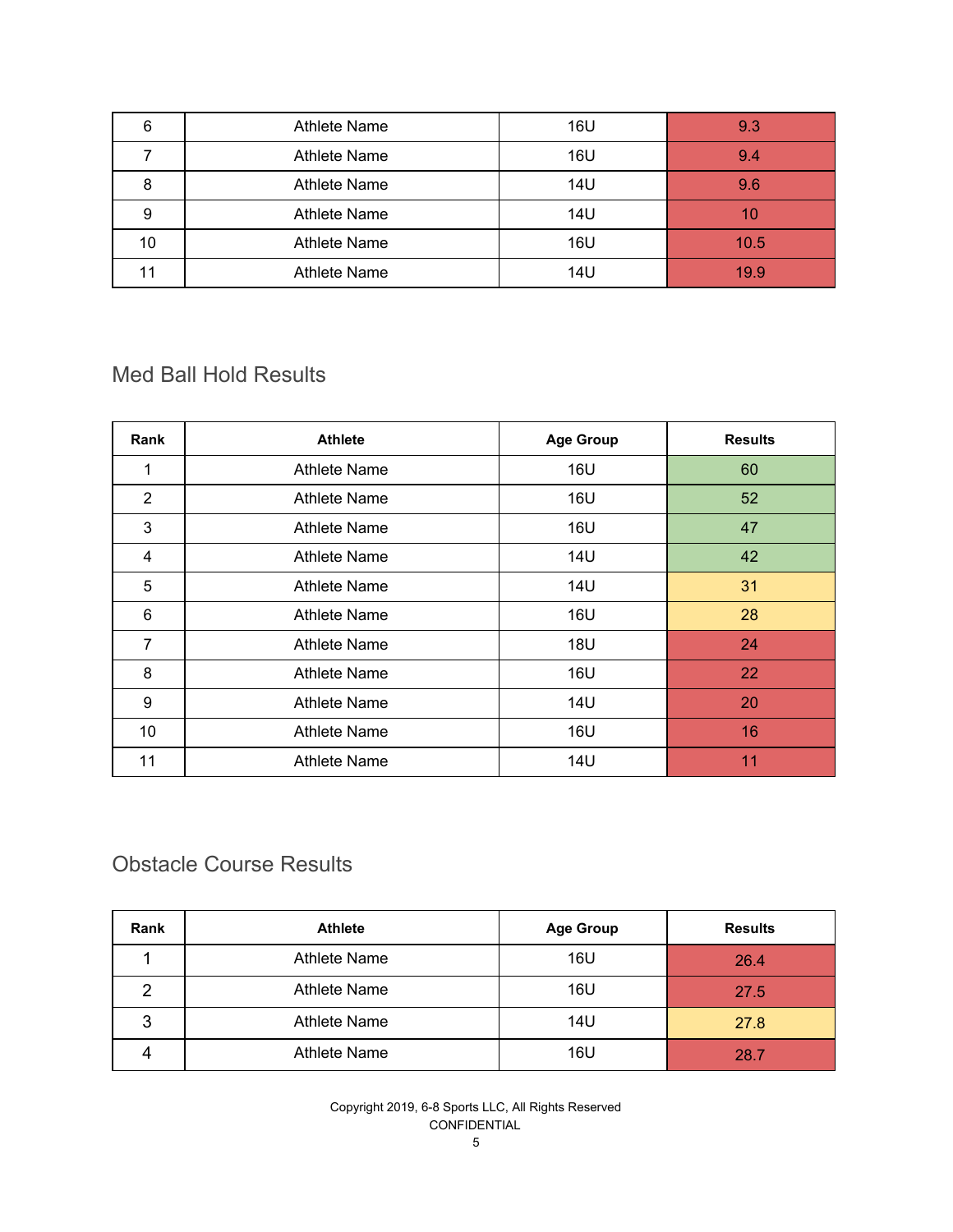| 5  | <b>Athlete Name</b> | 16U | 29   |
|----|---------------------|-----|------|
| 6  | <b>Athlete Name</b> | 14U | 31   |
|    | <b>Athlete Name</b> | 16U | 31.5 |
| 8  | <b>Athlete Name</b> | 16U | 33.5 |
| 9  | <b>Athlete Name</b> | 14U | 35   |
| 10 | <b>Athlete Name</b> | 18U | 36   |
| 11 | <b>Athlete Name</b> | 14U | 37.8 |

## Passing Drill Results

| <b>Rank</b>    | <b>Athlete</b>      | <b>Age Group</b> | <b>Results</b> |
|----------------|---------------------|------------------|----------------|
| 1              | <b>Athlete Name</b> | 16U              | 14.4           |
| $\overline{2}$ | <b>Athlete Name</b> | 16U              | 14.8           |
| 3              | Athlete Name        | 16U              | 17.7           |
| 4              | Athlete Name        | 14U              | 18.1           |
| 5              | Athlete Name        | 18U              | 18.4           |
| 6              | Athlete Name        | 14U              | 19.3           |
| $\overline{7}$ | <b>Athlete Name</b> | 16U              | 19.4           |
| 8              | <b>Athlete Name</b> | 14U              | 19.6           |
| 9              | <b>Athlete Name</b> | 16U              | 25.7           |
| 10             | <b>Athlete Name</b> | 16U              | 26.6           |
| 11             | Athlete Name        | <b>14U</b>       | 28.4           |

### 6-8 Number

| <b>Athlete</b> | <b>Age Group</b> | <b>Overall Rank</b> |
|----------------|------------------|---------------------|
| Athlete Name   | 16U              |                     |
| Athlete Name   | 16U              |                     |
| Athlete Name   | 14U              |                     |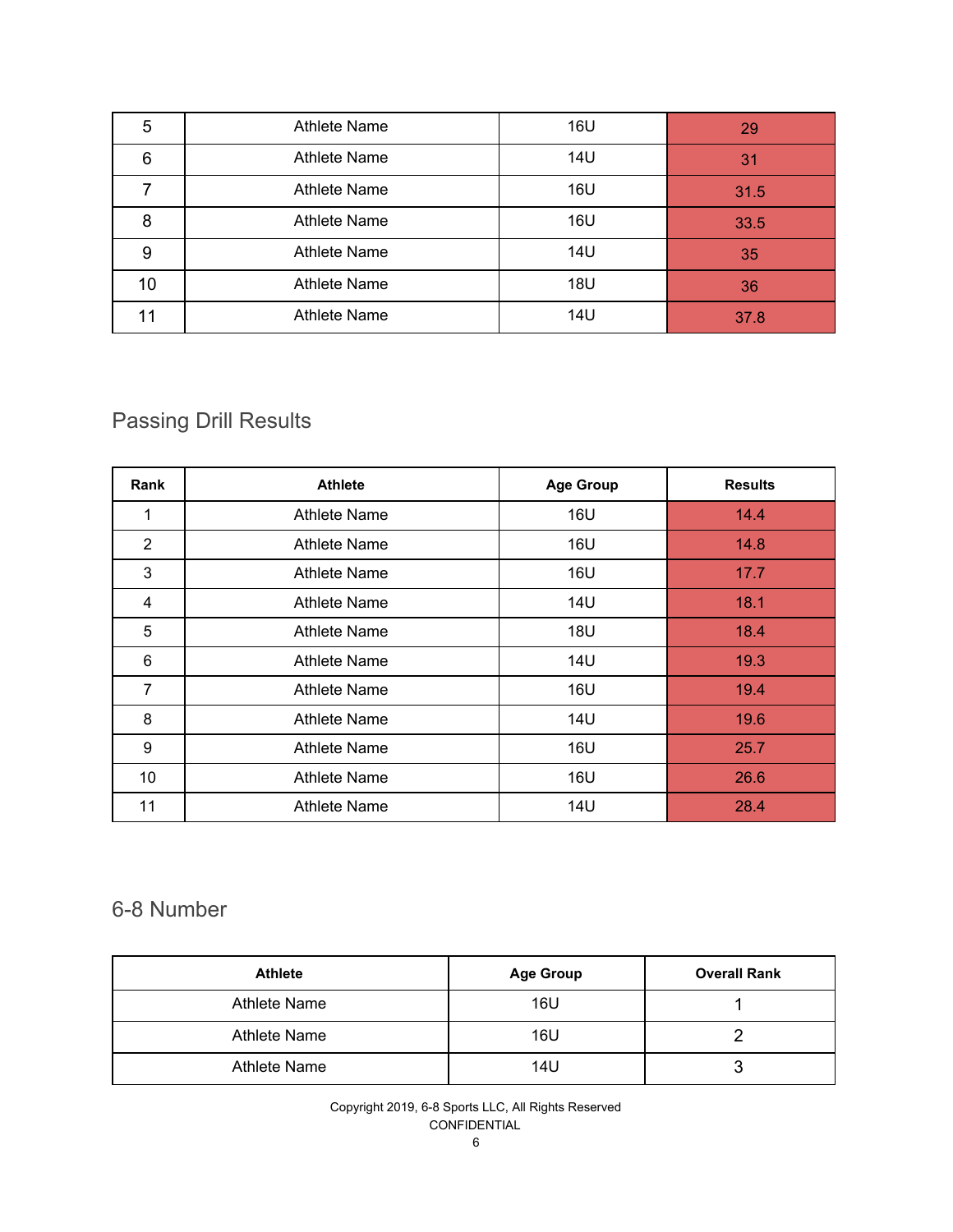| <b>Athlete Name</b> | <b>16U</b> | 4  |
|---------------------|------------|----|
| <b>Athlete Name</b> | 16U        | 5  |
| <b>Athlete Name</b> | <b>14U</b> | 6  |
| <b>Athlete Name</b> | <b>18U</b> |    |
| <b>Athlete Name</b> | <b>16U</b> | 8  |
| <b>Athlete Name</b> | <b>14U</b> | 9  |
| <b>Athlete Name</b> | 16U        | 10 |
| <b>Athlete Name</b> | 14U        | 11 |

#### <span id="page-7-0"></span>Notes and Observations

Athlete 1 and Athlete 2 scored well on all Challenges and also proved to be strong players. Overall leg strength was average and the biggest weakness was the obstacle course (all athletes were below average). This indicates weakness over the hips, issues with moving from the vertical to the horizontal and weak ball handling. More drills incorporating stop and go, zig zag and vertical to horizontal drills with a ball will help improve this. 6-8 Sports would also recommend practicing the 'Statue of Liberty' and 'How to Hold/pickup the Ball' drills everyday (especially for the younger athletes). The overall attitude and willingness to learn was great and it was a pleasure working with this group. Please feel free to reach out with any questions.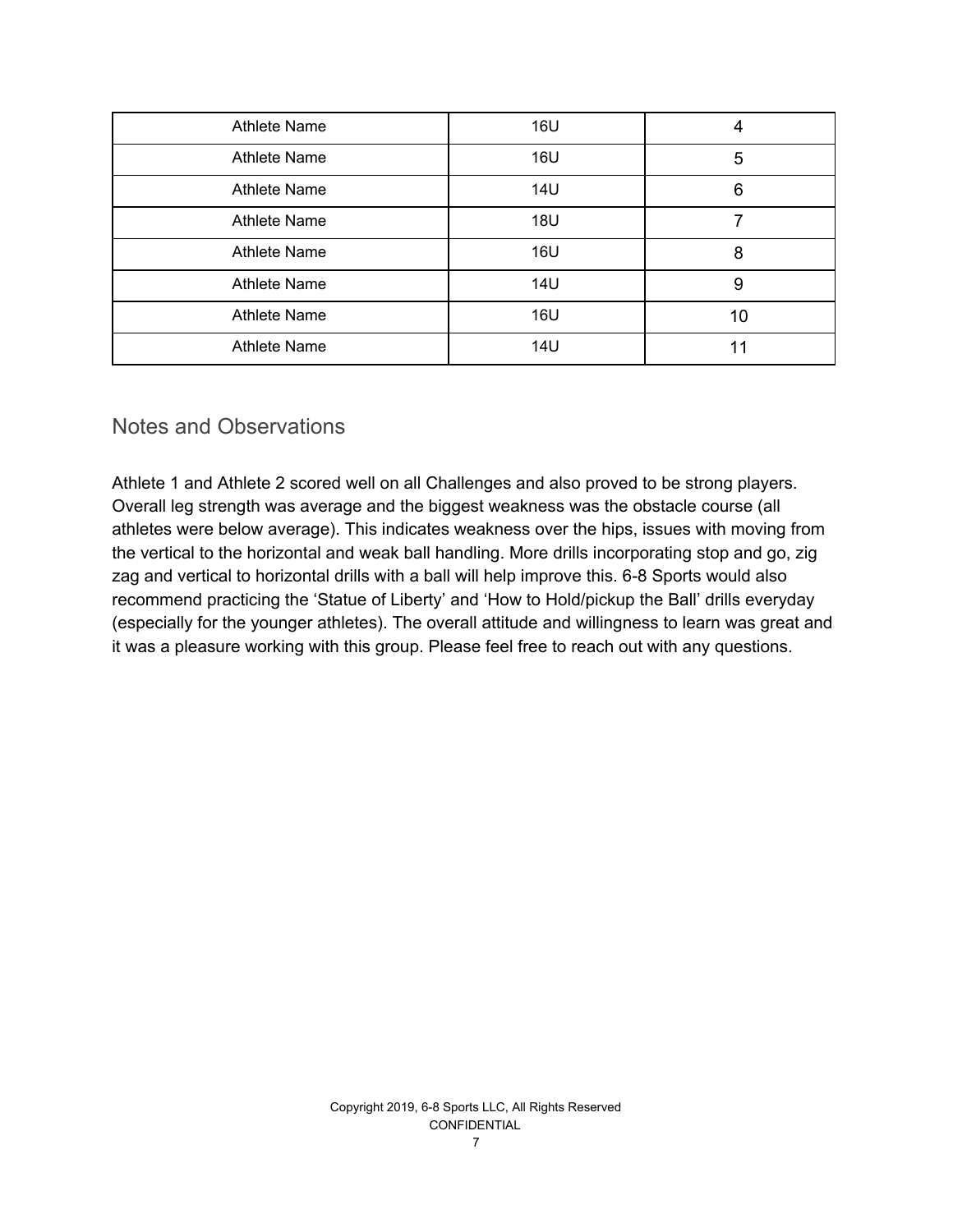# Male Field Players

## 12.5M Sprint Results

| Rank           | <b>Athlete</b>      | <b>Age Group</b> | <b>Results</b>   |
|----------------|---------------------|------------------|------------------|
| $\mathbf{1}$   | <b>Athlete Name</b> | <b>16U</b>       | 6.6              |
| $\overline{2}$ | <b>Athlete Name</b> | <b>16U</b>       | 6.7              |
| 3              | <b>Athlete Name</b> | <b>16U</b>       | 6.8              |
| $\overline{4}$ | <b>Athlete Name</b> | <b>16U</b>       | 6.9              |
| 5              | <b>Athlete Name</b> | <b>18U</b>       | 7.1              |
| 6              | <b>Athlete Name</b> | <b>16U</b>       | 7.2              |
| 6              | <b>Athlete Name</b> | <b>18U</b>       | 7.2              |
| 6              | <b>Athlete Name</b> | <b>14U</b>       | 7.2              |
| 6              | <b>Athlete Name</b> | <b>16U</b>       | 7.2              |
| 10             | <b>Athlete Name</b> | <b>16U</b>       | 7.3              |
| 11             | <b>Athlete Name</b> | <b>14U</b>       | 7.4              |
| 11             | <b>Athlete Name</b> | <b>16U</b>       | 7.4              |
| 13             | <b>Athlete Name</b> | <b>14U</b>       | 7.6              |
| 14             | <b>Athlete Name</b> | <b>16U</b>       | 7.7              |
| 14             | <b>Athlete Name</b> | <b>16U</b>       | 7.7              |
| 14             | <b>Athlete Name</b> | <b>16U</b>       | 7.7              |
| 17             | <b>Athlete Name</b> | <b>16U</b>       | 7.9              |
| 18             | <b>Athlete Name</b> | <b>14U</b>       | $\boldsymbol{8}$ |
| 19             | <b>Athlete Name</b> | <b>16U</b>       | 8.2              |
| 20             | <b>Athlete Name</b> | <b>16U</b>       | 8.8              |
| 21             | <b>Athlete Name</b> | <b>16U</b>       | 9.2              |
| 22             | <b>Athlete Name</b> | <b>14U</b>       | 9.4              |
| 23             | <b>Athlete Name</b> | <b>14U</b>       | 9.9              |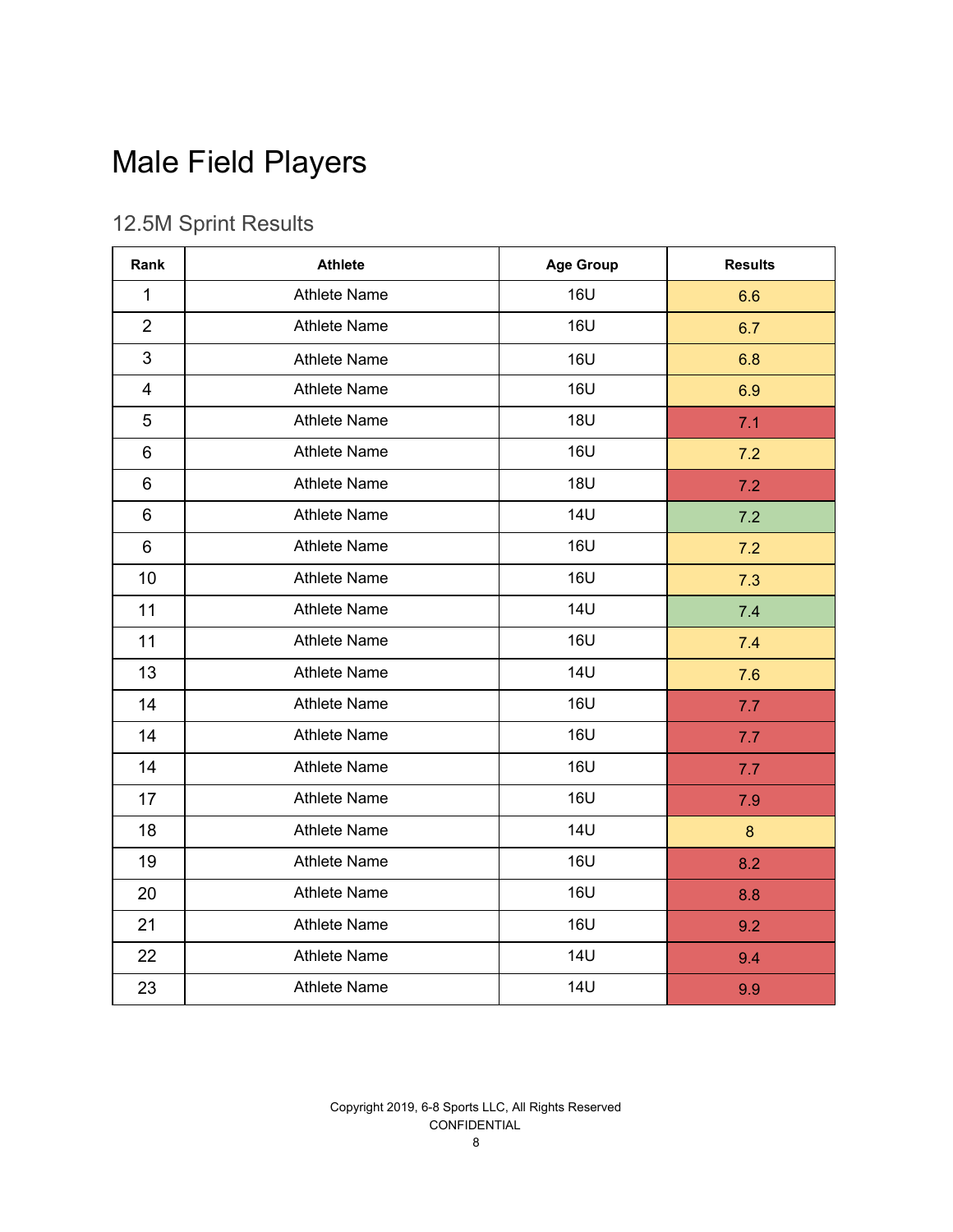#### Radar Gun Results

| Rank           | <b>Athlete</b>      | <b>Age Group</b> | <b>Results</b> |
|----------------|---------------------|------------------|----------------|
| $\mathbf{1}$   | <b>Athlete Name</b> | <b>16U</b>       | 42             |
| $\overline{2}$ | <b>Athlete Name</b> | <b>16U</b>       | 39             |
| $\overline{2}$ | <b>Athlete Name</b> | <b>16U</b>       | 39             |
| $\overline{4}$ | <b>Athlete Name</b> | <b>16U</b>       | 38             |
| $\overline{4}$ | <b>Athlete Name</b> | <b>14U</b>       | 38             |
| $\overline{4}$ | <b>Athlete Name</b> | <b>16U</b>       | 38             |
| $\overline{4}$ | <b>Athlete Name</b> | <b>16U</b>       | 38             |
| 8              | <b>Athlete Name</b> | <b>16U</b>       | 37             |
| 8              | <b>Athlete Name</b> | <b>16U</b>       | 37             |
| 10             | <b>Athlete Name</b> | <b>18U</b>       | 36             |
| 10             | <b>Athlete Name</b> | <b>14U</b>       | 36             |
| 10             | <b>Athlete Name</b> | <b>16U</b>       | 36             |
| 13             | <b>Athlete Name</b> | <b>16U</b>       | 34             |
| 13             | <b>Athlete Name</b> | <b>16U</b>       | 34             |
| 15             | <b>Athlete Name</b> | <b>18U</b>       | 33             |
| 16             | <b>Athlete Name</b> | <b>16U</b>       | 32             |
| 16             | <b>Athlete Name</b> | <b>14U</b>       | 32             |
| 16             | <b>Athlete Name</b> | <b>16U</b>       | 32             |
| 19             | <b>Athlete Name</b> | <b>16U</b>       | 30             |
| 20             | <b>Athlete Name</b> | <b>14U</b>       | 25             |
| 20             | <b>Athlete Name</b> | <b>14U</b>       | 25             |
| 22             | <b>Athlete Name</b> | <b>14U</b>       | 18             |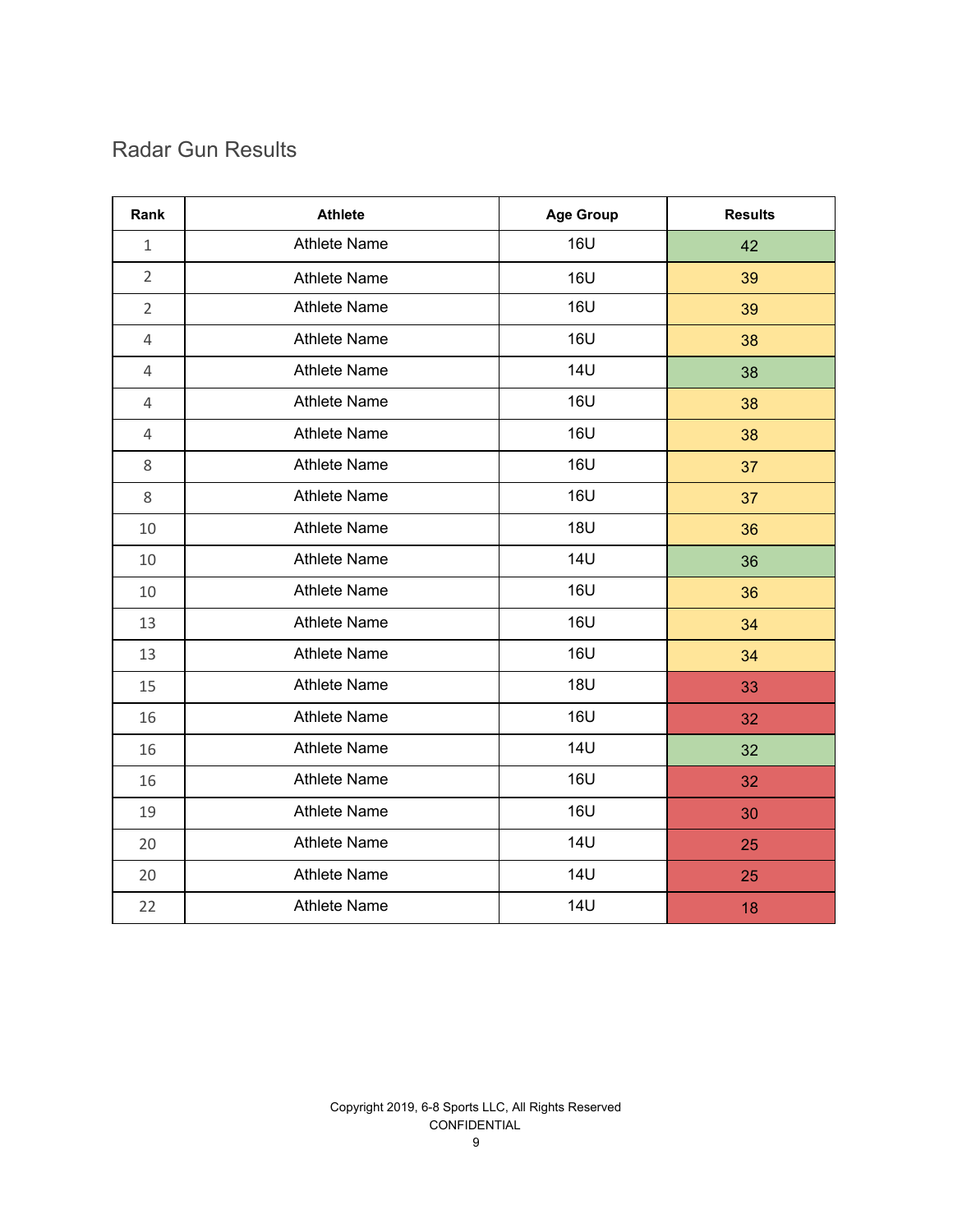## Vertical Jump Results

| Rank           | <b>Athlete</b>      | <b>Age Group</b> | <b>Results</b> |
|----------------|---------------------|------------------|----------------|
| $\mathbf{1}$   | <b>Athlete Name</b> | <b>16U</b>       | 57             |
| $\overline{2}$ | <b>Athlete Name</b> | <b>16U</b>       | 55             |
| $\overline{2}$ | <b>Athlete Name</b> | <b>16U</b>       | 55             |
| $\overline{4}$ | <b>Athlete Name</b> | <b>16U</b>       | 52             |
| $\overline{4}$ | <b>Athlete Name</b> | <b>16U</b>       | 52             |
| 6              | <b>Athlete Name</b> | <b>16U</b>       | 51             |
| $\overline{7}$ | <b>Athlete Name</b> | <b>16U</b>       | 50             |
| $\overline{7}$ | <b>Athlete Name</b> | <b>14U</b>       | 50             |
| $\overline{7}$ | <b>Athlete Name</b> | <b>16U</b>       | 50             |
| 10             | <b>Athlete Name</b> | <b>16U</b>       | 49             |
| 11             | <b>Athlete Name</b> | <b>18U</b>       | 48             |
| 11             | <b>Athlete Name</b> | <b>16U</b>       | 48             |
| 11             | <b>Athlete Name</b> | <b>18U</b>       | 48             |
| 11             | <b>Athlete Name</b> | <b>14U</b>       | 48             |
| 15             | <b>Athlete Name</b> | <b>14U</b>       | 47             |
| 16             | <b>Athlete Name</b> | <b>16U</b>       | 46             |
| 17             | <b>Athlete Name</b> | <b>16U</b>       | 45             |
| 18             | <b>Athlete Name</b> | <b>16U</b>       | 43             |
| 19             | <b>Athlete Name</b> | <b>16U</b>       | 42             |
| 20             | <b>Athlete Name</b> | <b>16U</b>       | 40             |
| 20             | <b>Athlete Name</b> | <b>14U</b>       | 40             |
| 20             | <b>Athlete Name</b> | <b>14U</b>       | 40             |
| 23             | <b>Athlete Name</b> | <b>14U</b>       | 39             |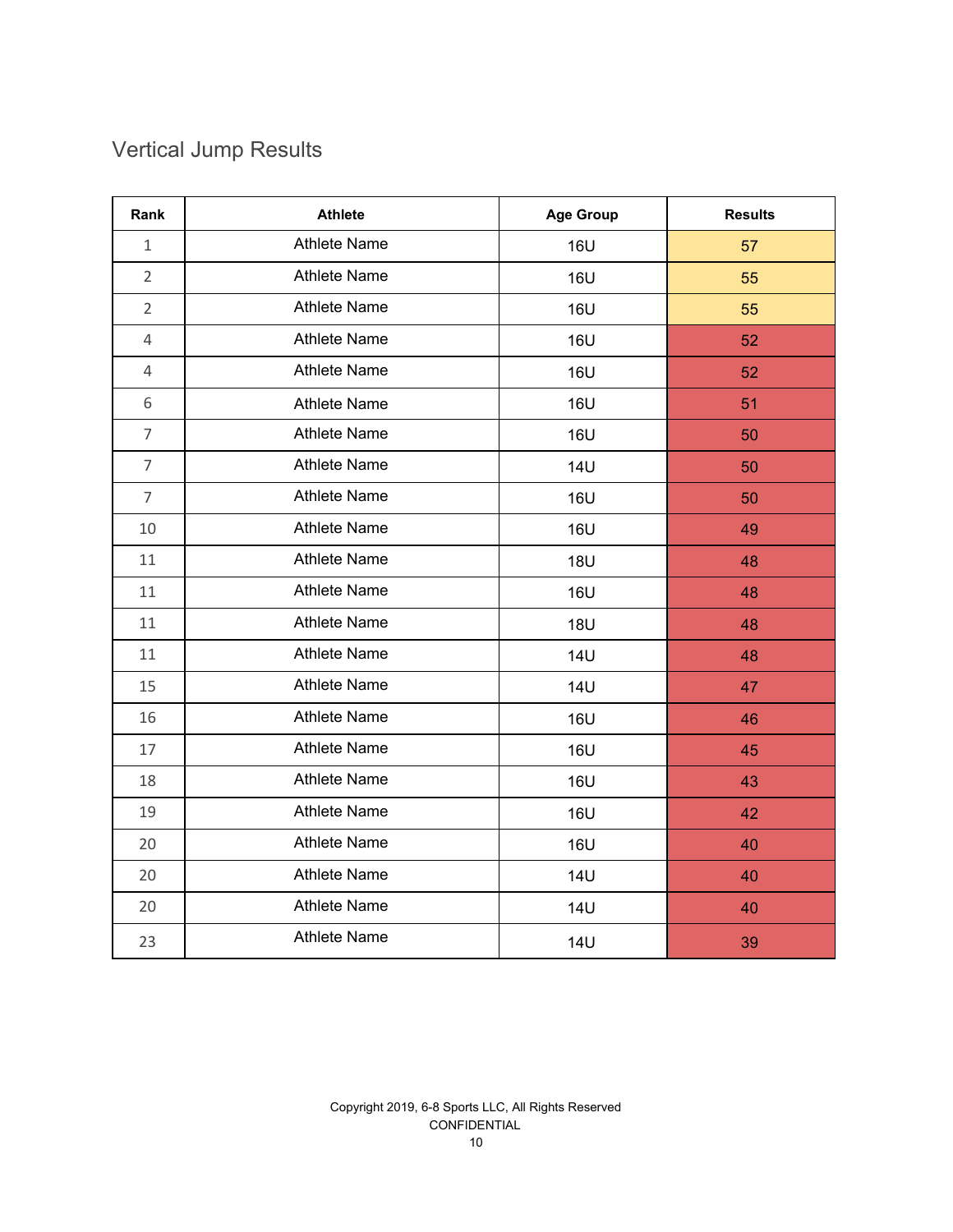## Buoy Drill Results

| Rank           | <b>Athlete</b>      | <b>Age Group</b> | <b>Results</b> |
|----------------|---------------------|------------------|----------------|
| 1              | <b>Athlete Name</b> | <b>16U</b>       | 4.8            |
| $\overline{2}$ | <b>Athlete Name</b> | <b>16U</b>       | 5.5            |
| $\mathfrak{S}$ | <b>Athlete Name</b> | <b>16U</b>       | 5.6            |
| $\overline{4}$ | <b>Athlete Name</b> | <b>16U</b>       | 5.7            |
| $\overline{4}$ | <b>Athlete Name</b> | <b>16U</b>       | 5.7            |
| 6              | <b>Athlete Name</b> | <b>16U</b>       | $\,6\,$        |
| 6              | <b>Athlete Name</b> | <b>14U</b>       | $6\phantom{a}$ |
| 8              | <b>Athlete Name</b> | <b>16U</b>       | 6.2            |
| 9              | <b>Athlete Name</b> | <b>18U</b>       | 6.6            |
| 10             | <b>Athlete Name</b> | <b>16U</b>       | 6.8            |
| 11             | <b>Athlete Name</b> | <b>16U</b>       | 6.9            |
| 12             | <b>Athlete Name</b> | <b>16U</b>       | 7.2            |
| 13             | <b>Athlete Name</b> | <b>16U</b>       | 7.4            |
| 14             | <b>Athlete Name</b> | <b>14U</b>       | 7.6            |
| 15             | <b>Athlete Name</b> | <b>16U</b>       | 7.7            |
| 16             | <b>Athlete Name</b> | <b>18U</b>       | 8.2            |
| 17             | <b>Athlete Name</b> | <b>14U</b>       | 8.3            |
| 18             | <b>Athlete Name</b> | <b>14U</b>       | 8.9            |
| 18             | <b>Athlete Name</b> | <b>16U</b>       | 8.9            |
| 20             | <b>Athlete Name</b> | <b>16U</b>       | 10             |
| 21             | <b>Athlete Name</b> | <b>14U</b>       | 10.5           |
| 22             | <b>Athlete Name</b> | <b>14U</b>       | 12             |

#### Med Ball Hold Results

| Rank | <b>Athlete</b> | <b>Age Group</b> | <b>Results</b> |
|------|----------------|------------------|----------------|
|      | Athlete Name   | 16U              | 92             |
|      | Athlete Name   | 16U              | 64             |

Copyright 2019, 6-8 Sports LLC, All Rights Reserved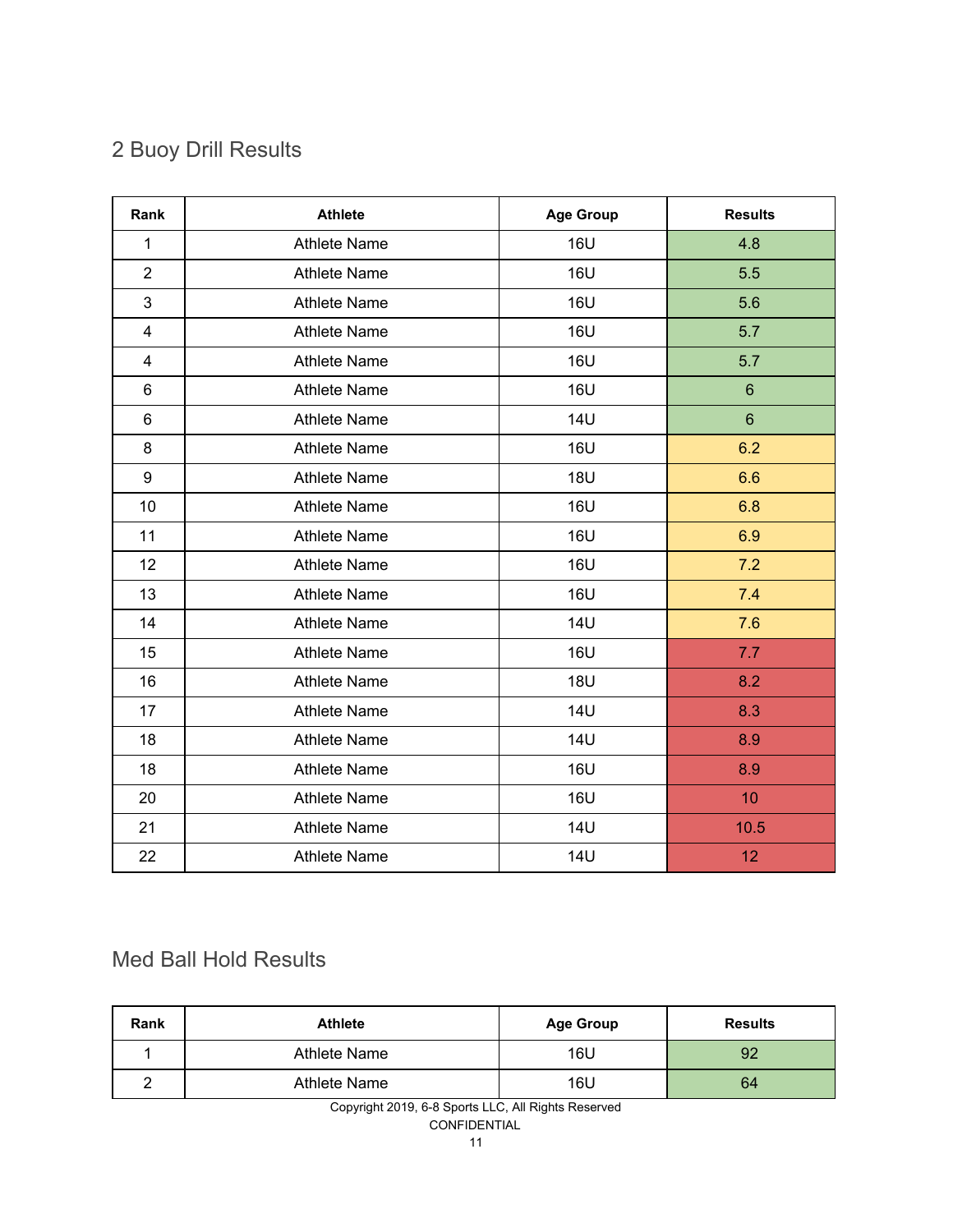| 3              | <b>Athlete Name</b> | <b>16U</b> | 60             |
|----------------|---------------------|------------|----------------|
| 4              | <b>Athlete Name</b> | <b>16U</b> | 55             |
| 5              | <b>Athlete Name</b> | <b>16U</b> | 52             |
| 6              | <b>Athlete Name</b> | <b>16U</b> | 51             |
| $\overline{7}$ | <b>Athlete Name</b> | <b>18U</b> | 45             |
| 8              | <b>Athlete Name</b> | <b>16U</b> | 44             |
| 9              | <b>Athlete Name</b> | <b>16U</b> | 39             |
| 9              | <b>Athlete Name</b> | <b>16U</b> | 39             |
| 11             | <b>Athlete Name</b> | <b>16U</b> | 36             |
| 12             | <b>Athlete Name</b> | <b>16U</b> | 35             |
| 13             | <b>Athlete Name</b> | <b>16U</b> | 32             |
| 14             | <b>Athlete Name</b> | <b>16U</b> | 30             |
| 14             | <b>Athlete Name</b> | <b>14U</b> | 30             |
| 14             | <b>Athlete Name</b> | <b>14U</b> | 30             |
| 17             | <b>Athlete Name</b> | <b>14U</b> | 27             |
| 17             | <b>Athlete Name</b> | <b>16U</b> | 27             |
| 17             | <b>Athlete Name</b> | <b>14U</b> | 27             |
| 20             | <b>Athlete Name</b> | <b>18U</b> | 26             |
| 21             | <b>Athlete Name</b> | <b>16U</b> | 20             |
| 22             | <b>Athlete Name</b> | 14U        | 10             |
| 23             | <b>Athlete Name</b> | <b>14U</b> | $\overline{7}$ |

### Obstacle Course Results

| Rank          | <b>Athlete</b>      | <b>Age Group</b> | <b>Results</b> |
|---------------|---------------------|------------------|----------------|
|               | <b>Athlete Name</b> | 16U              | 16.6           |
| $\mathcal{P}$ | <b>Athlete Name</b> | 16U              | 19.7           |
| 3             | <b>Athlete Name</b> | 16U              | 21             |
| 4             | <b>Athlete Name</b> | 16U              | 21.8           |
| 5             | <b>Athlete Name</b> | 14U              | 22.2           |
| 6             | <b>Athlete Name</b> | 16U              | 22.3           |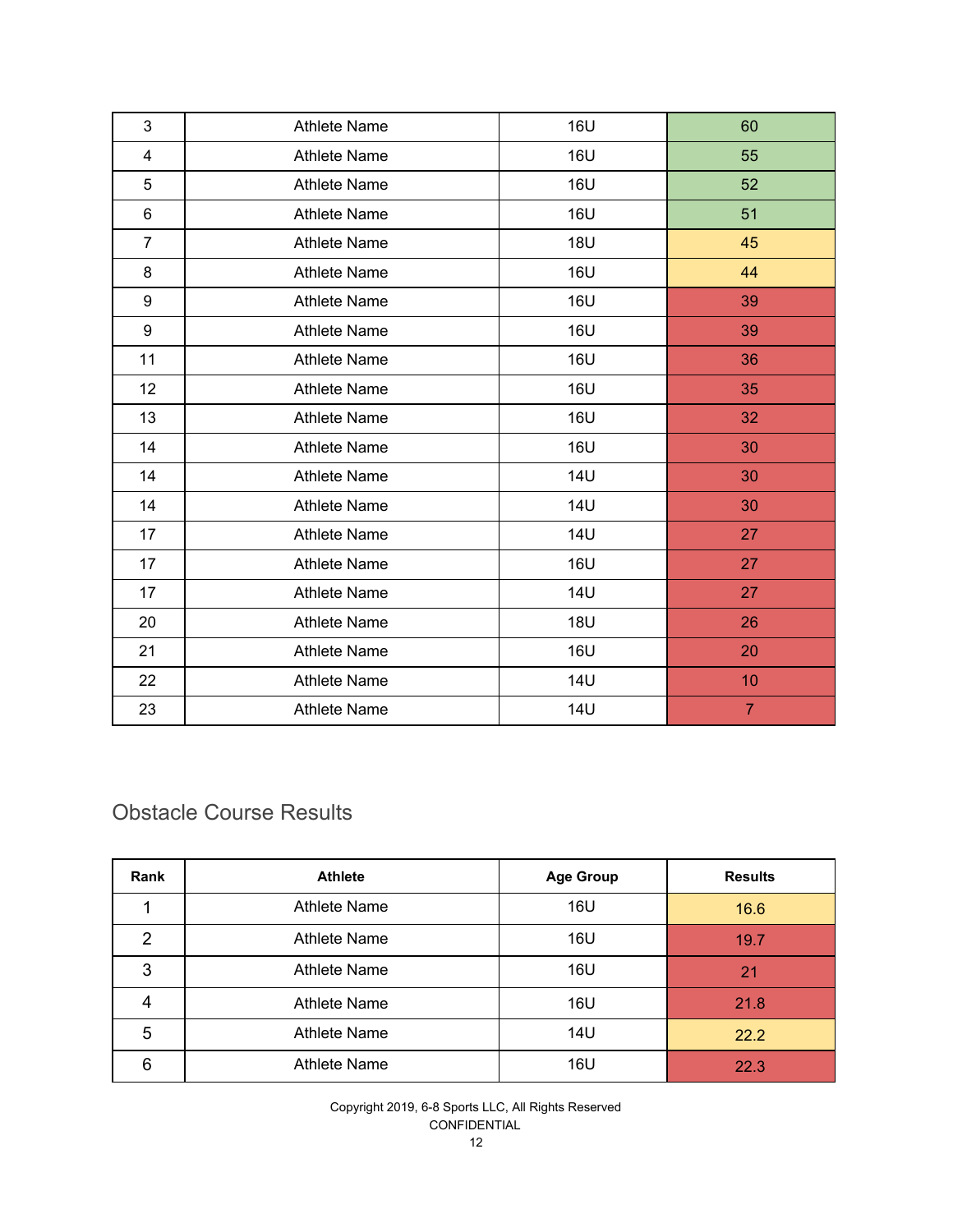| $\overline{7}$ | <b>Athlete Name</b> | <b>16U</b> | 22.4 |
|----------------|---------------------|------------|------|
| 8              | <b>Athlete Name</b> | <b>18U</b> | 22.6 |
| 9              | <b>Athlete Name</b> | <b>16U</b> | 23.9 |
| 10             | <b>Athlete Name</b> | <b>16U</b> | 24   |
| 11             | <b>Athlete Name</b> | <b>14U</b> | 24.5 |
| 12             | <b>Athlete Name</b> | <b>16U</b> | 25.5 |
| 12             | <b>Athlete Name</b> | <b>14U</b> | 25.5 |
| 14             | <b>Athlete Name</b> | <b>16U</b> | 25.7 |
| 15             | <b>Athlete Name</b> | <b>14U</b> | 26.7 |
| 16             | <b>Athlete Name</b> | <b>16U</b> | 27.3 |
| 17             | <b>Athlete Name</b> | <b>16U</b> | 27.5 |
| 18             | <b>Athlete Name</b> | <b>18U</b> | 28.2 |
| 19             | <b>Athlete Name</b> | <b>16U</b> | 28.5 |
| 20             | <b>Athlete Name</b> | <b>16U</b> | 28.7 |
| 21             | <b>Athlete Name</b> | <b>14U</b> | 29.8 |
| 22             | <b>Athlete Name</b> | <b>14U</b> | 33   |

## Passing Drill Results

| Rank           | <b>Athlete</b>      | <b>Age Group</b> | <b>Results</b> |
|----------------|---------------------|------------------|----------------|
| 1              | Athlete Name        | <b>16U</b>       | 10.1           |
| $\overline{2}$ | Athlete Name        | 16U              | 12.3           |
| $\overline{2}$ | Athlete Name        | 16U              | 12.3           |
| 4              | Athlete Name        | 16U              | 12.5           |
| 5              | Athlete Name        | 14U              | 12.7           |
| 6              | Athlete Name        | 16U              | 13.4           |
| 7              | <b>Athlete Name</b> | 16U              | 13.9           |
| 8              | <b>Athlete Name</b> | <b>16U</b>       | 14             |
| 9              | <b>Athlete Name</b> | 16U              | 14.2           |
| 10             | Athlete Name        | <b>16U</b>       | 15             |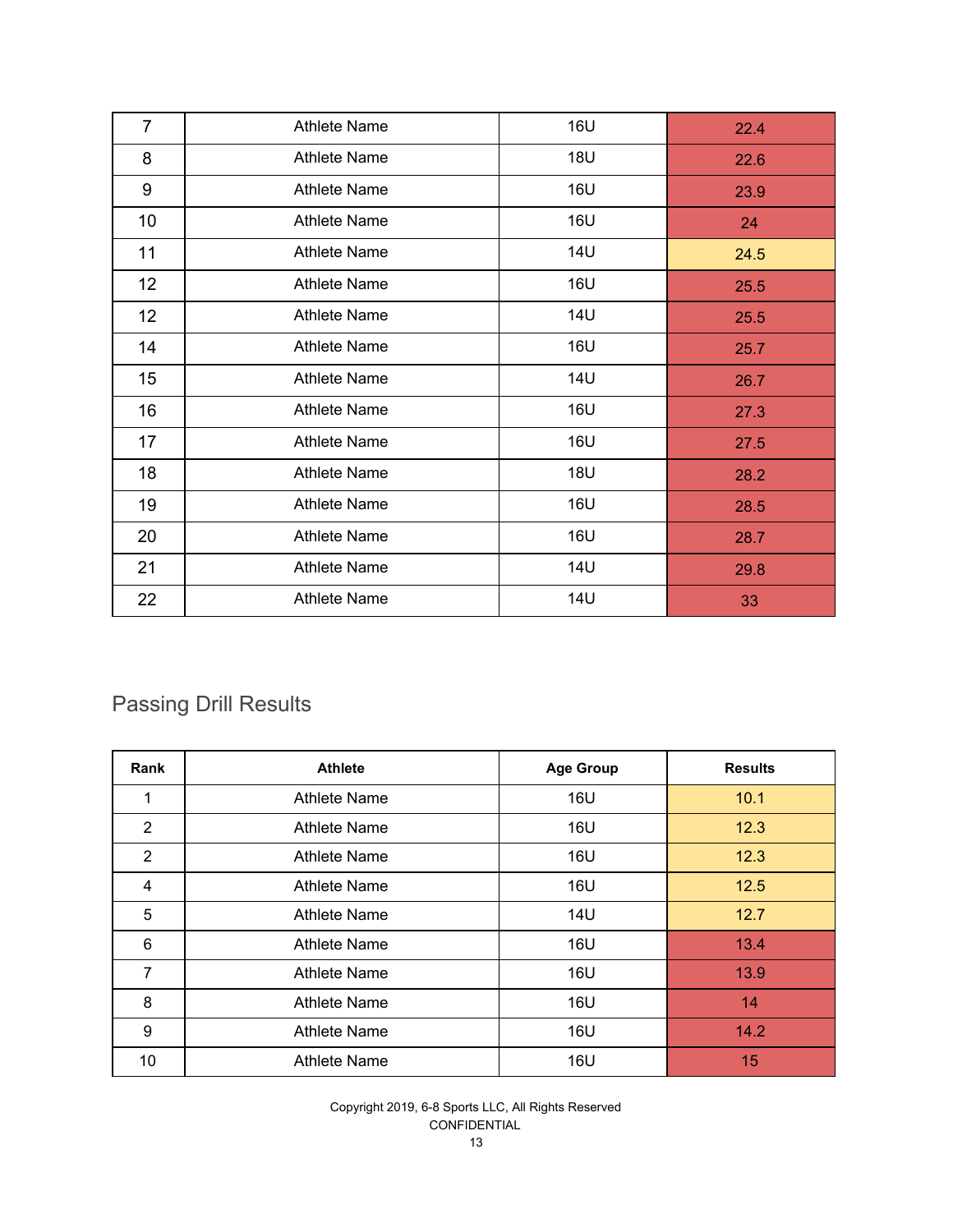| 11              | Athlete Name        | <b>14U</b> | 15.2 |
|-----------------|---------------------|------------|------|
| 12 <sub>2</sub> | <b>Athlete Name</b> | 18U        | 16   |
| 13              | Athlete Name        | 16U        | 16.2 |
| 14              | Athlete Name        | 16U        | 16.9 |
| 15              | <b>Athlete Name</b> | 14U        | 17.1 |
| 16              | Athlete Name        | <b>16U</b> | 17.7 |
| 17              | Athlete Name        | <b>18U</b> | 19.3 |
| 18              | <b>Athlete Name</b> | 14U        | 19.8 |
| 19              | <b>Athlete Name</b> | 16U        | 20.4 |
| 19              | <b>Athlete Name</b> | 14U        | 20.4 |
| 21              | <b>Athlete Name</b> | 14U        | 21.7 |
| 22              | <b>Athlete Name</b> | <b>16U</b> | 22.8 |

#### 6-8 Number

| <b>Athlete</b>      | <b>Age Group</b> | <b>Overall Rank</b> |
|---------------------|------------------|---------------------|
| <b>Athlete Name</b> | <b>16U</b>       | 1                   |
| <b>Athlete Name</b> | 16U              | $\overline{2}$      |
| <b>Athlete Name</b> | <b>16U</b>       | 3                   |
| <b>Athlete Name</b> | <b>16U</b>       | 4                   |
| <b>Athlete Name</b> | 16U              | 5                   |
| <b>Athlete Name</b> | 16U              | 5                   |
| <b>Athlete Name</b> | <b>16U</b>       | $\overline{7}$      |
| <b>Athlete Name</b> | 14U              | 8                   |
| <b>Athlete Name</b> | <b>16U</b>       | 9                   |
| <b>Athlete Name</b> | 18U              | 9                   |
| <b>Athlete Name</b> | <b>16U</b>       | 11                  |
| <b>Athlete Name</b> | 14U              | 12                  |
| <b>Athlete Name</b> | <b>16U</b>       | 12 <sub>2</sub>     |
| <b>Athlete Name</b> | <b>14U</b>       | 14                  |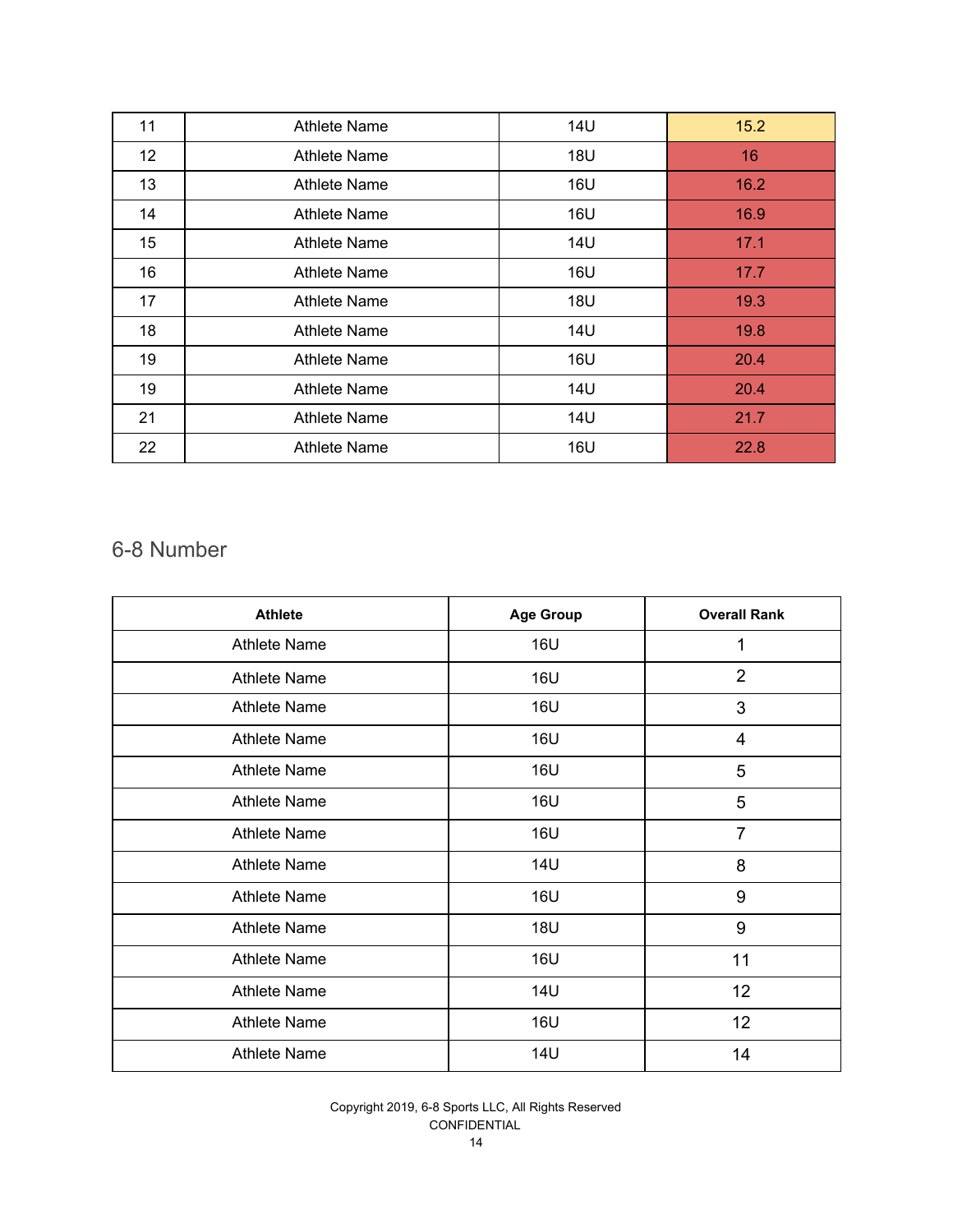| <b>Athlete Name</b> | <b>16U</b> | 14 |
|---------------------|------------|----|
| <b>Athlete Name</b> | <b>18U</b> | 16 |
| <b>Athlete Name</b> | <b>16U</b> | 17 |
| <b>Athlete Name</b> | <b>16U</b> | 18 |
| <b>Athlete Name</b> | <b>16U</b> | 19 |
| <b>Athlete Name</b> | <b>14U</b> | 20 |
| <b>Athlete Name</b> | <b>14U</b> | 21 |
| <b>Athlete Name</b> | <b>14U</b> | 22 |
| <b>Athlete Name</b> | 16U        | 23 |

#### Notes and Observations

It was also a pleasure working with the boys. Athlete 1, Athlete 2, Athlete 3 and Athlete 4 all proved to be promising players and some of the younger athletes exhibited the passion and drive to succeed. The biggest area for improvement for the bulk of the group would be leg strength. This is the most important area in our sport and besides Athlete 1, every athlete failed to score at a high level. Apart from the Challenge, the athletes showed a weakness in proper body positioning but did show the ability to play. 6-8 Sports recommends more posture training drills like the 'Statue of Liberty' and 'Catch Release Passing' while focusing on a 20% increase in leg training during practices. Please feel free to reach out with any questions.

## **Goalies**

### <span id="page-15-0"></span>12.5M Sprint Results

| Rank | <b>Athlete</b>      | <b>Age Group</b> | <b>Results</b> |
|------|---------------------|------------------|----------------|
|      | <b>Athlete Name</b> | 16U              | 7.3            |
| 2    | <b>Athlete Name</b> | 16U              | 7.7            |
| 2    | <b>Athlete Name</b> | 14U              | 7.7            |
| 4    | <b>Athlete Name</b> | 14U              | 8.3            |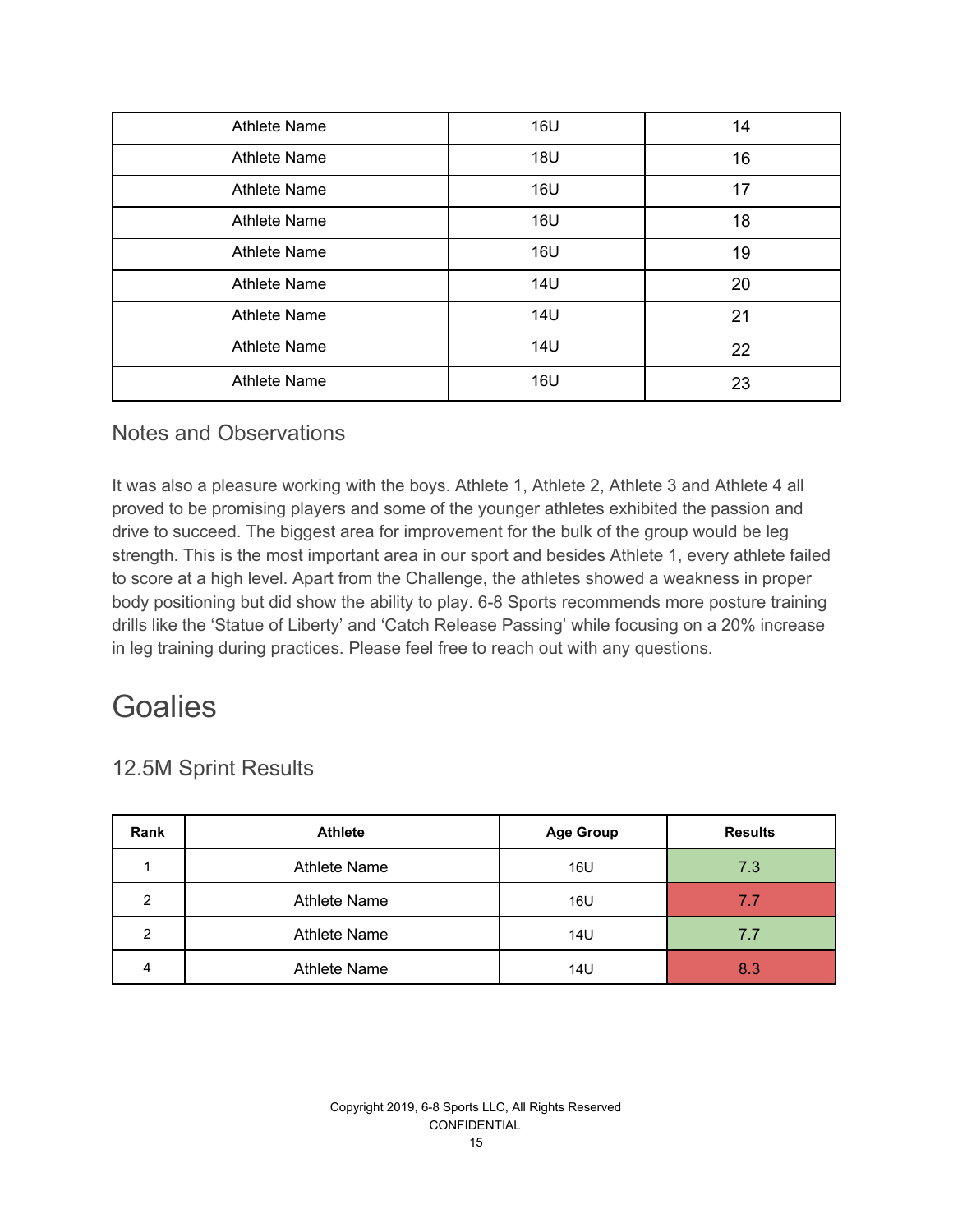#### Med Ball Hold Results

| Rank | <b>Athlete</b>      | <b>Age Group</b> | <b>Results</b> |
|------|---------------------|------------------|----------------|
|      | <b>Athlete Name</b> | 16U              | 50             |
| 2    | <b>Athlete Name</b> | 16U              | 39             |
| 2    | <b>Athlete Name</b> | 14U              | 39             |
|      | <b>Athlete Name</b> | 14U              | 28             |

## Vertical Jump Test Results

| Rank | <b>Athlete</b>      | <b>Age Group</b> | <b>Results</b> |
|------|---------------------|------------------|----------------|
|      | <b>Athlete Name</b> | 16U              | 56             |
| 2    | <b>Athlete Name</b> | 16U              | 55             |
| 3    | <b>Athlete Name</b> | 14U              | 48             |
| 4    | <b>Athlete Name</b> | 14U              | 46             |

#### Yard Breast Results

| Rank | <b>Athlete</b>      | <b>Age Group</b> | <b>Results</b> |
|------|---------------------|------------------|----------------|
|      | Athlete Name        | 16U              | 19.8           |
| 2    | <b>Athlete Name</b> | 16U              | 20.9           |
| 3    | <b>Athlete Name</b> | 14U              | 21.6           |
| 4    | <b>Athlete Name</b> | 14U              | 22.9           |